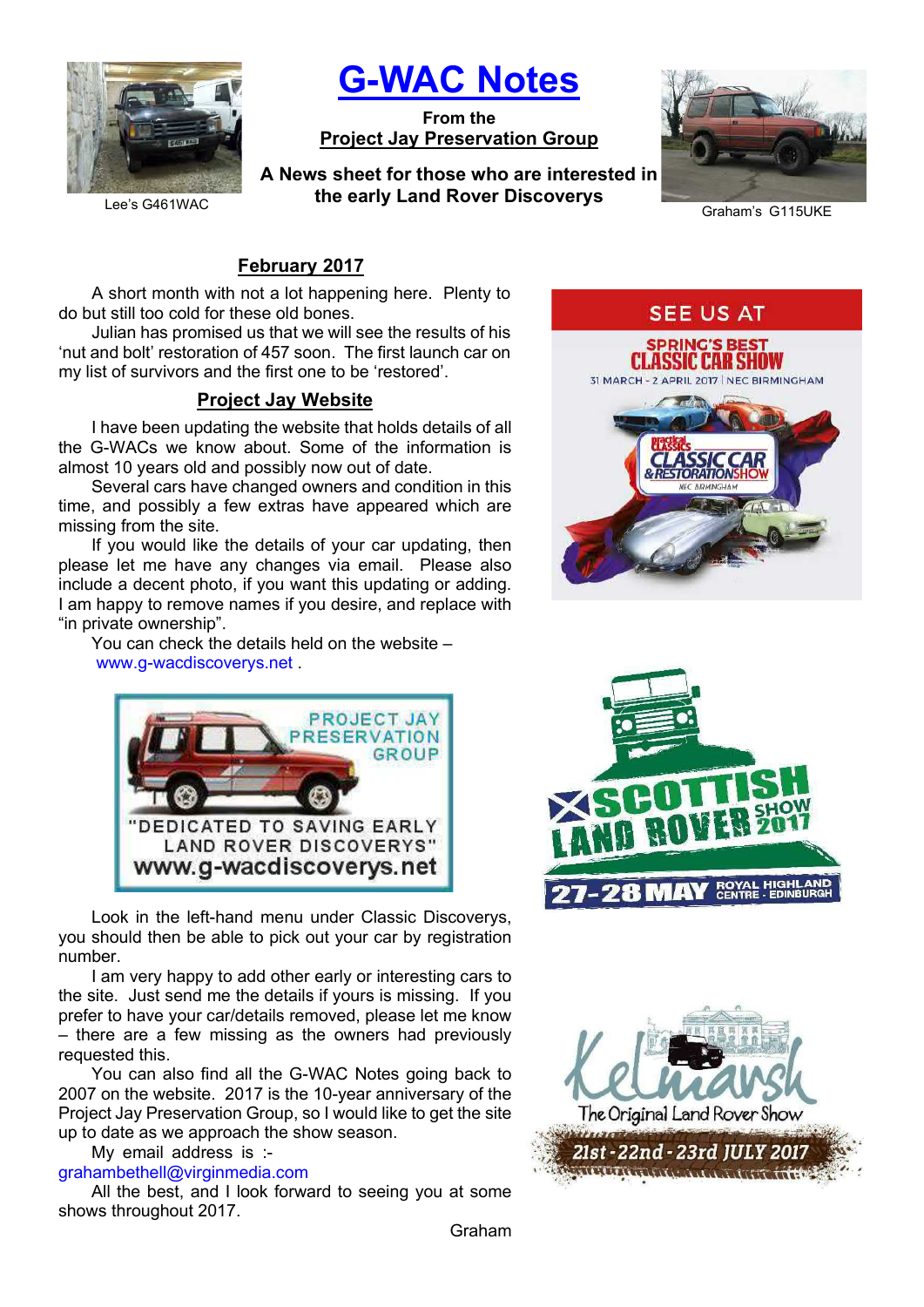### Upgrade of the Headlight arrangement. Discovery 1, 200Tdi

My friend Markus has told me, that heading home from a long trip to Morocco, he remained with his Discovery 1 in the night on the roadside, because the light switch in the steering column stalk had failed suddenly with a cloud of smoke.

Thereupon I have modified the light switch of my Discovery 200 Tdi, and have found some scorching signs there.

Therefore I have upgraded the headlamp circuit by feeding two relays and a separate 40 Amp. fuse box, fitted on the front edge of the engine bay near the headlamps and the battery (see photo).



After many plug out, plug in actions, following the installation order step by step, finally, you have to plug in the new yellow ceramic connectors of the fitting kit into the headlight bulb instead of the old plastic H4 connectors. (see photo).



Now the steering column stalk switch feeds the two relays with a low current to activate them for feeding

either the high or low beam. The relays generate the high current needed to ignite the headlamps directly from the battery/alternator.

So is no more the wirelength to run from the battery in thin wires, via the mainloom to the dashboardand, and all the way out to the headlamps causing an excessive resistive voltage drop, that will result in less light output and much more strain in the light switch, which can fail by overheating, short circuit or in the worst case burn out.

The well sorted local trade offers a Boomslang Headlamploom kit, prefitted with all the parts required. (See photo).

Dr.Diether Hofmann. (Germany)

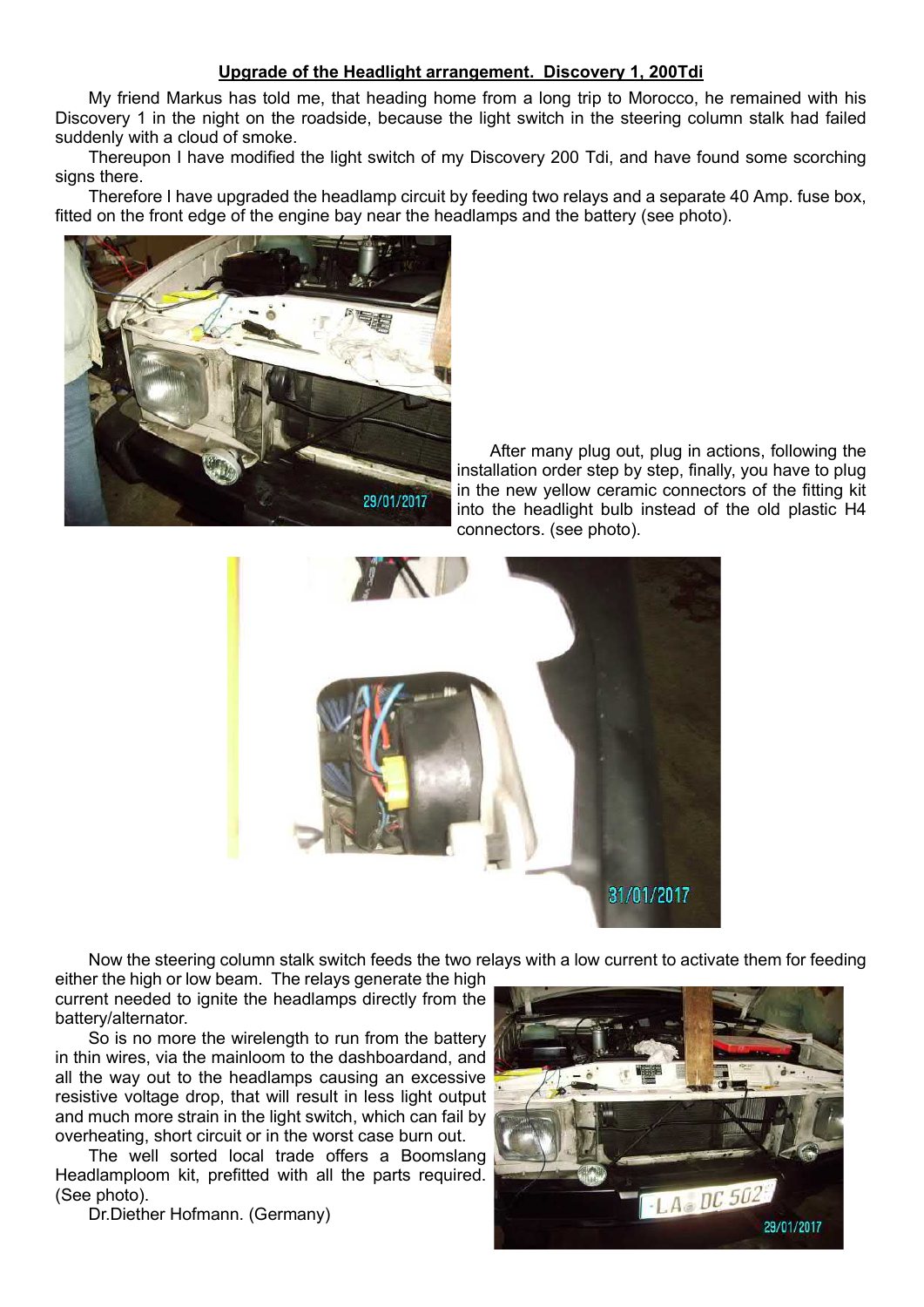# Launch pictures.

Pictures of your G-WAC whilst it was at the launch in 1989, are not readily available, but Paul O'Connor of Smokestack Images was the official photographer at the launch and may have a picture of your car.

Have a look at his website. http://smokestackimages.com/

http://www.landroverimages.com/Discovery/?ct=t(LRi\_Feb\_172\_8\_2017)&mc\_cid=a8d5f490cc&mc\_eid=7d2d23e96a

Here are three pictures of my two from his collection. Roy









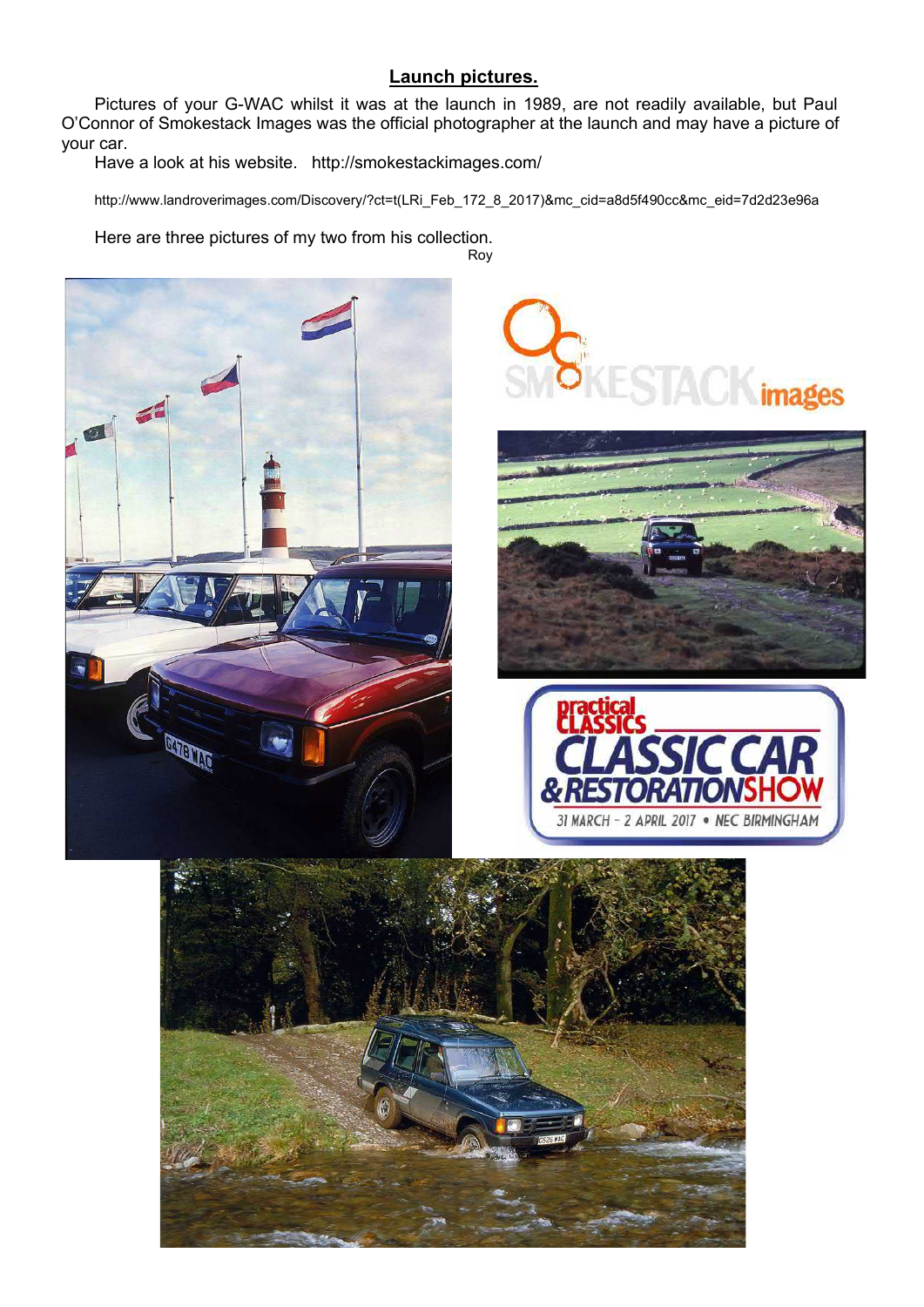#### Show dates 2017

### **March**

| 19th<br>26th<br>31st - 2nd April                             | Ripon 4x4 Spares Day<br>Newbury 4x4 Spares Day<br>PCCC & Restoration show                                                                                              | Ripon Racecourse, Ripon, North Yorkshire. HG4 1UG<br>Newbury Showground, Chieveley, Berkshire. RG18 9QZ<br>NEC Birmingham. B40 1NT                                                                                                          |
|--------------------------------------------------------------|------------------------------------------------------------------------------------------------------------------------------------------------------------------------|---------------------------------------------------------------------------------------------------------------------------------------------------------------------------------------------------------------------------------------------|
| <b>April</b><br>23rd                                         | 31st March - 2nd April PCCC & Restoration show<br>Spring Classic Car Show                                                                                              | NEC Birmingham. B40 1NT<br>Ripon Racecourse, Ripon, North Yorkshire. HG4 1UG                                                                                                                                                                |
| <b>May</b><br>$6th - 7th$<br>13th<br>27-28th<br>28th<br>29th | <b>Classic Land Rover Show</b><br>Motor Show and Family Fun Day.<br><b>Scottish Land Rover Show</b><br>Lakeland Classic Car Show<br>Classic Car and Land Rover Display | British Motor Museum, Gaydon, Warwickshire. CV35 0BJ.<br>Longhope, Forest of Dean.<br>Royal Highland Centre, Edinburgh. EH28 8NB<br>Hutton-in-the-Forrest, Penrith, Cumbria. CA11 9TH<br>Ripley Castle, Harrogate, North Yorkshire. HG3 3AY |
| <b>June</b>                                                  |                                                                                                                                                                        |                                                                                                                                                                                                                                             |
| $3rd - 4th$<br>10th-11th<br>18th<br>18th                     | <b>Malvern Land Rover Show</b><br>Dunsfold Collection open weekend.<br>Classic Car show.<br>Lions Charity Classic Show                                                 | Three Counties Showground, Worcestershire. WR13 6NW<br>Cranleigh. GU6 8PR<br>Raby Castle, Staindrop, Co. Durham. DL2 318th AH<br>Grasmere, Cumbria.                                                                                         |
| <u>July</u><br>2nd<br>2nd<br>27-28-29th<br>30th<br>30th      | MG Northumbria Car Show.<br>Classic Car Show.<br>Land Rover Show.<br>Classic Car & Bike Show<br>Ripon Old Cars                                                         | Tynedale Park, Corbridge, Northumbria. NE45 5AY<br>Leighton Hall, Carnforth, Lancashire. LA5 9ST<br>Kellmarsh Hall, Northamptonshire. NN6 9LY<br>Lytham Hall, Lancashire. FY8 4JX<br>Ripon Racecourse, Ripon, North Yorkshire. HG4 1UG      |
| <b>August</b><br>13th<br>27th                                | Classic Car show.<br>Autumn Classic Car Show                                                                                                                           | Raby Castle, Staindrop, Co. Durham. DL2 3AH<br>Ripon Racecourse, Ripon, North Yorkshire. HG4 1UG                                                                                                                                            |
| <b>September</b><br>$16th - 17th$                            | LRO Show.                                                                                                                                                              | East of England Showground, Peterborough. PE2 6HE                                                                                                                                                                                           |
| <b>October</b><br>1st<br>$14th - 15th$<br>15th               | Newbury 4x4 Spares Day<br>Discovery Birthday Party.<br>Ripon 4x4 Spares Day                                                                                            | Newbury Showground, Chieveley, Berkshire. RG18 9QZ<br>Plymouth Hoe.<br>Ripon Racecourse, Ripon, North Yorkshire. HG4 1UG                                                                                                                    |

### November

#### 26th Great British Land Rover Show.

If anyone has any dates for a local show that you may attend, please let me know and I will add them to the list.